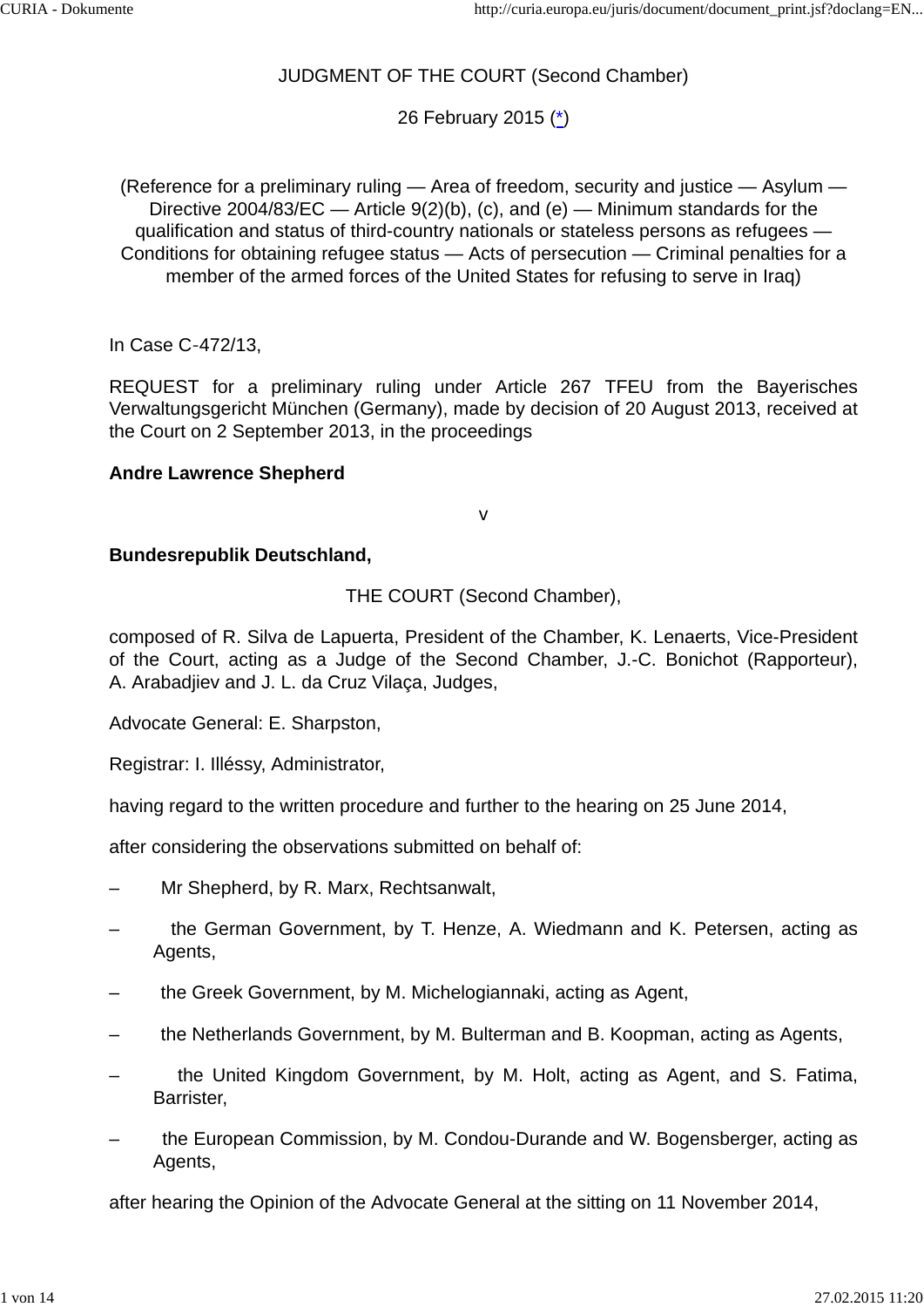#### gives the following

## **Judgment**

- 1 This request for a preliminary ruling concerns the interpretation of Article 9(2)(b), (c) and (e) of Council Directive 2004/83/EC of 29 April 2004 on minimum standards for the qualification and status of third country nationals or stateless persons as refugees or as persons who otherwise need international protection and the content of the protection granted (OJ 2004 L 304, p. 12).
- 2 The request has been made in proceedings between Mr Shepherd, a national of the United States of America, and the Federal Republic of Germany concerning the latter's decision refusing to grant him refugee status.

### Legal context

### *The Geneva Convention relating to the Status of Refugees*

3 Under the first subparagraph of Article 1(A)(2) of the Convention relating to the Status of Refugees, signed at Geneva on 28 July 1951 (*United Nations Treaty Series*, Vol. 189, p. 150, No 2545 (1954)), which entered into force on 22 April 1954 ('the Geneva Convention'), as supplemented by the Protocol relating to the Status of Refugees, concluded in New York on 31 January 1967, which entered into force on 4 October 1967, the term 'refugee' is to apply to any person who 'owing to well-founded fear of being persecuted for reasons of race, religion, nationality, membership of a particular social group or political opinion, is outside the country of his nationality and is unable or, owing to such fear, is unwilling to avail himself of the protection of that country; or who, not having a nationality and being outside the country of his former habitual residence as a result of such events, is unable or, owing to such fear, is unwilling to return to it'.

### *Directive 2004/83*

- 4 Directive 2004/83 contains the following recitals:
	- '(1) A common policy on asylum, including a Common European Asylum System, is a constituent part of the European Union's objective of progressively establishing an area of freedom, security and justice open to those who, forced by circumstances, legitimately seek protection in the [European Union].

...

(3) The Geneva Convention … [constitutes] the cornerstone of the international legal regime for the protection of refugees.

...

(6) The main objective of this Directive is, on the one hand, to ensure that Member States apply common criteria for the identification of persons genuinely in need of international protection, and, on the other hand, to ensure that a minimum level of benefits is available for these persons in all Member States.

...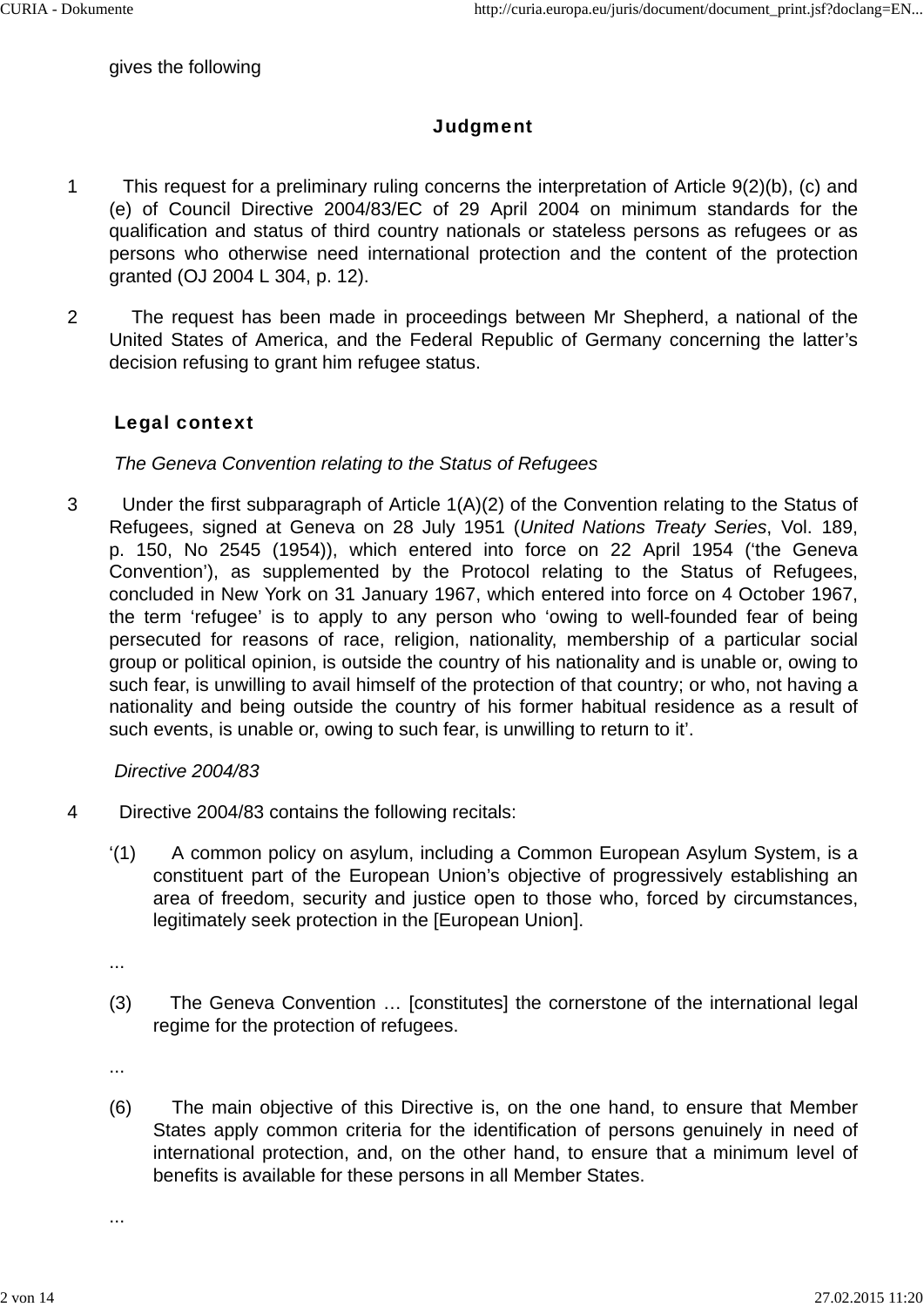- (16) Minimum standards for the definition and content of refugee status should be laid down to guide the competent national bodies of Member States in the application of the Geneva Convention.
- (17) It is necessary to introduce common criteria for recognising applicants for asylum as refugees within the meaning of Article 1 of the Geneva Convention.'
- 5 In accordance with Article 1 of Directive 2004/83, the purpose of that directive is to lay down minimum standards as regards, first, the requirements to be met by third-country nationals or stateless persons in order to receive international protection and, secondly, the content of the protection granted.
- 6 According to Article 2(c), for the purposes of that directive, '"refugee" means a third country national who, owing to a well-founded fear of being persecuted for reasons of race, religion, nationality, political opinion or membership of a particular social group, is outside the country of nationality and is unable or, owing to such fear, is unwilling to avail himself or herself of the protection of that country ...'.
- 7 Article 4 of Directive 2004/83 sets out the conditions for the assessment of the relevant facts and circumstances which the applicant must submit in order to substantiate his application for international protection. Article 4(3) provides:

'The assessment of an application for international protection is to be carried out on an individual basis and includes taking into account:

- (a) all relevant facts as they relate to the country of origin at the time of taking a decision on the application; including laws and regulations of the country of origin and the manner in which they are applied;
- (b) the relevant statements and documentation presented by the applicant including information on whether the applicant has been or may be subject to persecution ...;
- (c) the individual position and personal circumstances of the applicant, including factors such as background, gender and age, so as to assess whether, on the basis of the applicant's personal circumstances, the acts to which the applicant has been or could be exposed would amount to persecution or serious harm;
- 

...'

8 Article 9 of that directive, entitled 'Acts of persecution', defines those acts, in its first and second paragraphs, as follows:

'1. Acts of persecution within the meaning of [Article 1(A)] of the Geneva Convention must:

- (a) be sufficiently serious by their nature or repetition as to constitute a severe violation of basic human rights, in particular the rights from which derogation cannot be made under Article 15(2) of the European Convention for the Protection of Human Rights and Fundamental Freedoms [signed at Rome on 4 November 1950]; or
- (b) be an accumulation of various measures, including violations of human rights which is sufficiently severe as to affect an individual in a similar manner as mentioned in (a).
- 2. Acts of persecution as qualified in paragraph 1, can, inter alia, take the form of: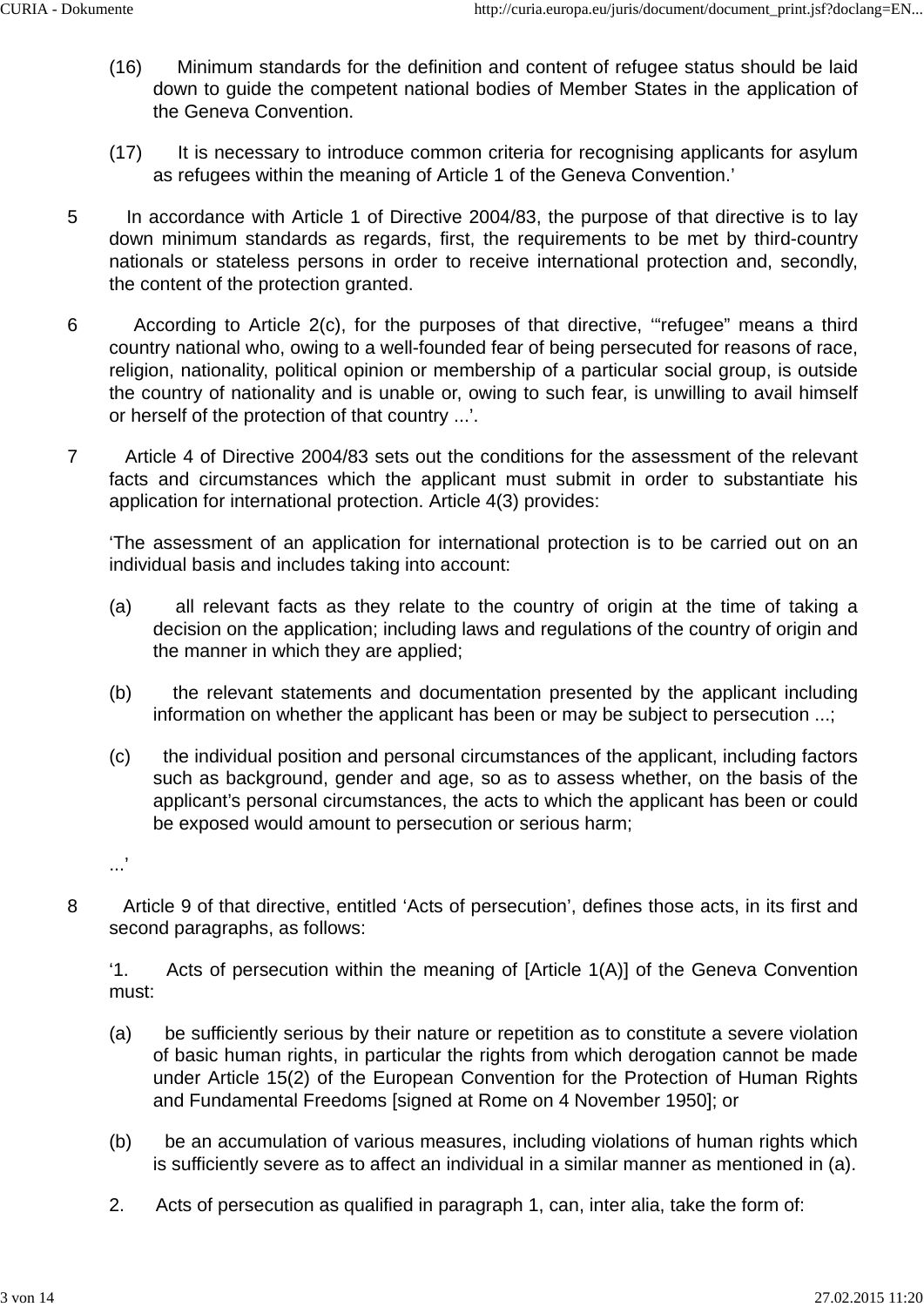...

- (b) legal, administrative, police, and/or judicial measures which are in themselves discriminatory or which are implemented in a discriminatory manner;
- (c) prosecution or punishment, which is disproportionate or discriminatory;

...

(e) prosecution or punishment for refusal to perform military service in a conflict, where performing military service would include crimes or acts falling under the exclusion clauses as set out in Article 12(2);

...'

- 9 In accordance with Article 9(3) of Directive 2004/83, there must be a connection between the reasons for persecution mentioned in Article 10 and the acts of persecution.
- 10 Article 12 of that directive, entitled 'Exclusion', provides in its second and third paragraphs:

'2. A third country national or a stateless person is excluded from being a refugee where there are serious reasons for considering that:

- (a) he or she has committed a crime against peace, a war crime, or a crime against humanity, as defined in the international instruments drawn up to make provision in respect of such crimes;
- (b) he or she has committed a serious non-political crime outside the country of refuge prior to his or her admission as a refugee; which means the time of issuing a residence permit based on the granting of refugee status; particularly cruel actions, even if committed with an allegedly political objective, may be classified as serious non-political crimes;
- (c) he or she has been guilty of acts contrary to the purposes and principles of the United Nations as set out in the Preamble and Articles 1 and 2 of the Charter of the United Nations.

3. Paragraph 2 applies to persons who instigate or otherwise participate in the commission of the crimes or acts mentioned therein.'

11 Under Article 13 of Directive 2004/83, a Member State is to grant the applicant refugee status if that person meets, inter alia, the requirements laid down in Articles 9 and 10 of the directive.

### *German law*

- 12 Under Paragraph 3(1) and (2) of the Law on asylum procedure (Asylverfahrensgesetz) of 27 July 1993 (BGBl 1993 I, p. 1361) as published on 2 September 2008 (BGBl 2008 I, p. 1798; 'the AsylVfG'), to which the national court refers:
	- '1. A foreigner is a refugee within the meaning of the [Geneva Convention] if, in the country of his nationality or of his former habitual residence as a stateless person, he is exposed to the threats listed in Paragraph 60(1) of the Law on the residence, employment and integration of foreign nationals in the Federal Territory [Gesetz über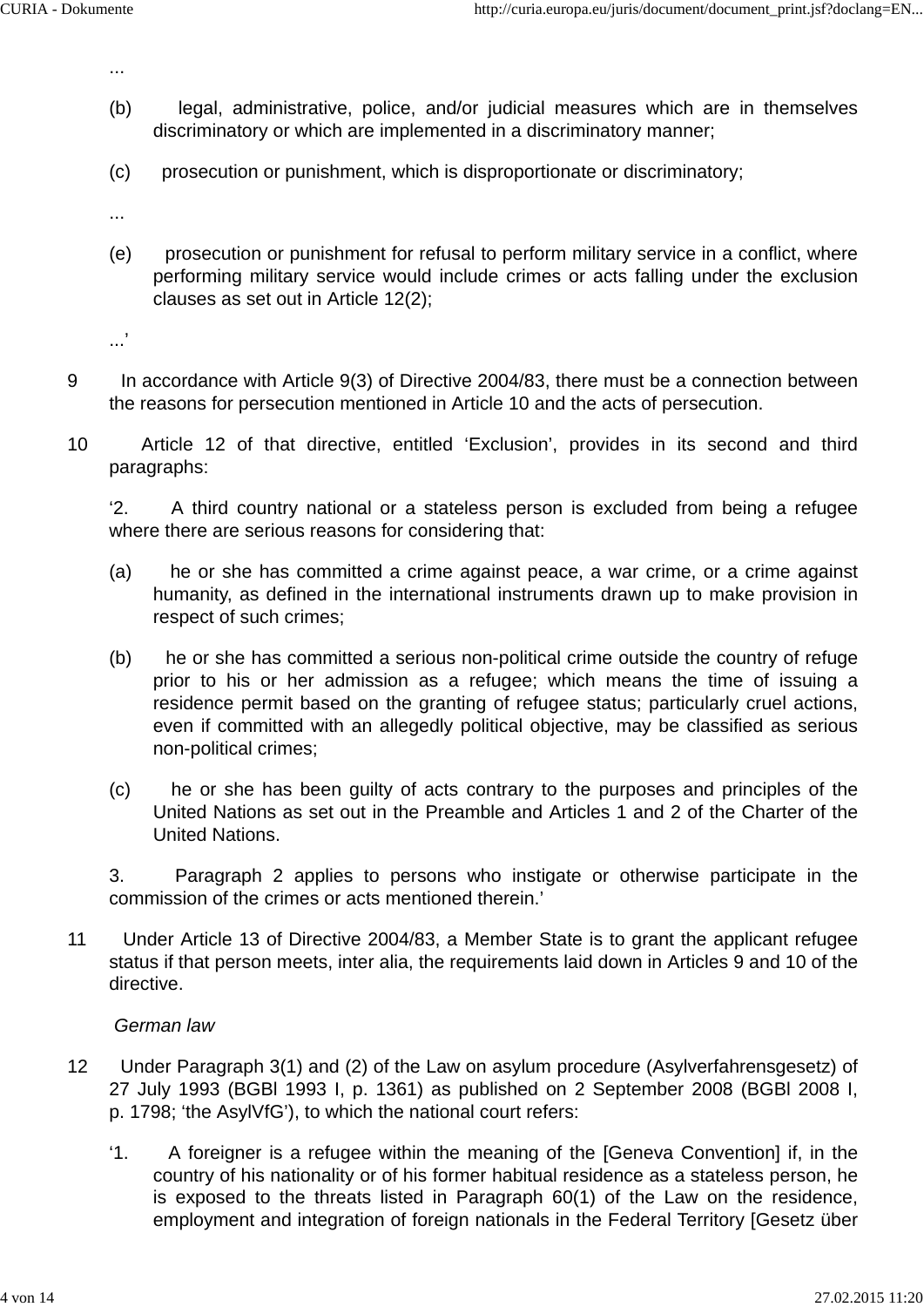den Aufenthalt, die Erwerbstätigkeit und die Integration von Ausländern im Bundesgebiet] of 30 July 2004 (BGBl. 2004 I, p. 1950; 'the Aufenthaltsgesetz').

- 2. A foreigner is not a refugee under (1) where there are serious reasons for considering that:
- (1) he has committed a crime against peace, a war crime, or a crime against humanity, as defined in the international instruments drawn up to make provision in respect of such crimes,
- (2) he has committed a serious non-political crime outside Federal Territory prior to his admission as a refugee, particularly a cruel action, even if it was committed with an allegedly political objective, or
- (3) he has acted contrary to the purposes and principles of the United Nations.

The first sentence shall apply also to foreigners who have instigated or otherwise participated in the commission of the crimes or acts mentioned therein.'

- 13 Paragraph 60(1) of the Aufenthaltsgesetz, in the version published on 25 February 2008 (BGBl. 2008 I, p. 162):
	- '1. Pursuant to the [Geneva Convention] ... a foreigner may not be deported to a State in which his life or freedom is threatened on account of his race, religion, nationality, membership of a particular social group or political opinion. … Persecution for the purposes of the first sentence may emanate from
	- (a) the State,
	- (b) parties or organisations controlling the State or substantial parts of the territory of the State, or
	- (c) non-State actors, if it can be demonstrated that the actors mentioned in (a) and (b), including international organisations, are unable or unwilling to provide protection against persecution, irrespective of whether or not a power exercising State rule exists in the country,

unless an alternative means of escape is available within the State concerned. Article 4(4) and Articles 7 to 10 of Council Directive 2004/83/EC … shall additionally be applied in determining whether there is persecution for the purposes of the first sentence. Where the foreigner invokes the prohibition of deportation under this subparagraph, the Bundesamt für Migration und Flüchtlinge [Federal Office for Migration and Refugees] shall establish in an asylum procedure whether the conditions set out in the first sentence apply and the foreigner is to be granted refugee status … The decision of the Bundesamt für Migration und Flüchtlinge is subject to appeal only in accordance with the provisions of the AsylVfG.'

### The dispute in the main proceedings and the questions referred for a preliminary ruling

14 In December 2003 Mr Shepherd, a national of the United States of America, enlisted for service in that country's army, for a period of active service of 15 months. He was trained as a helicopter maintenance mechanic and, in September 2004, was transferred to an air support battalion in Katterbach (Germany). His unit was at that time deployed in Iraq and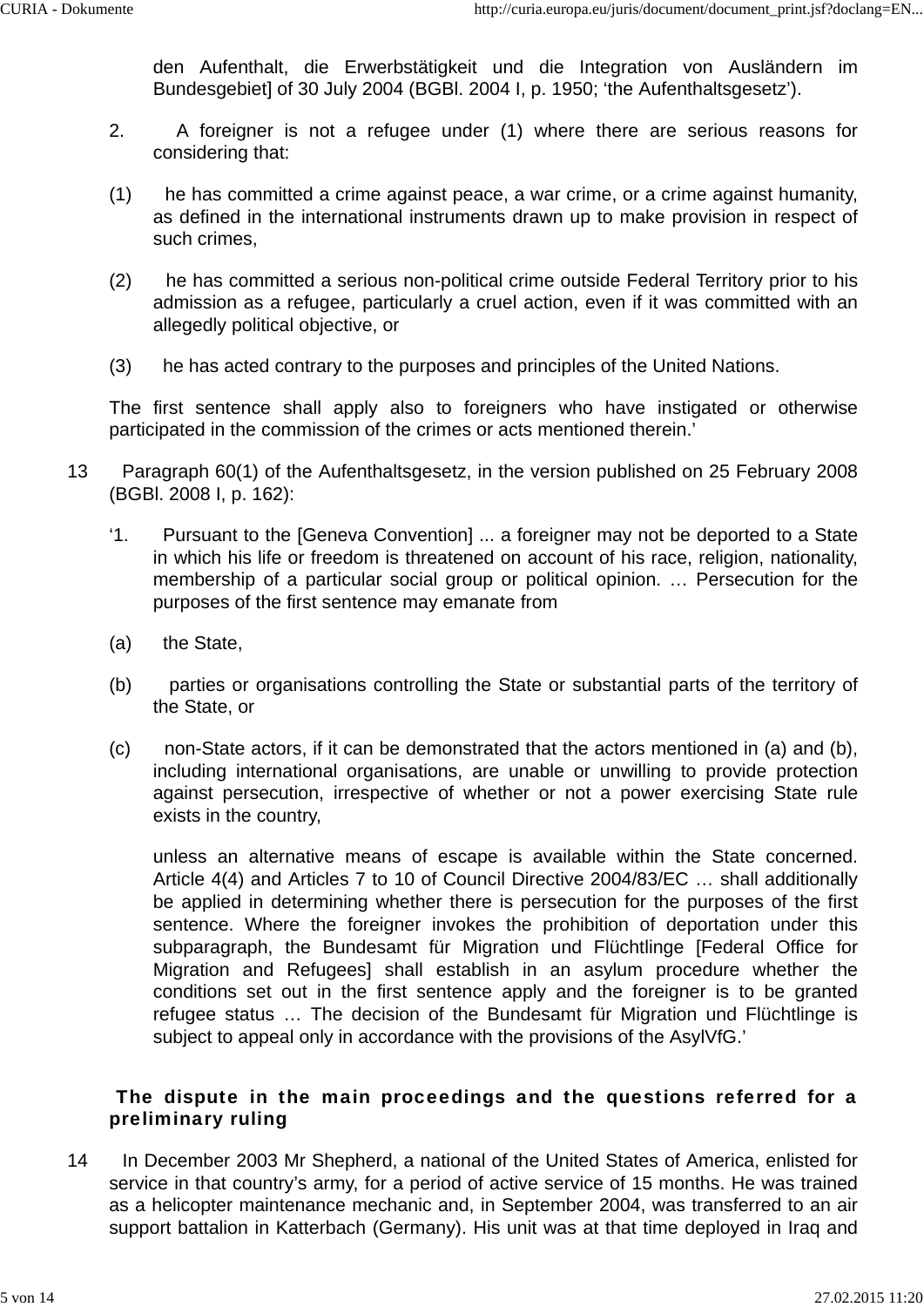he was accordingly sent on to Camp Speicher, near Tikrit (Iraq).

- 15 He worked in helicopter maintenance from September 2004 to February 2005 and did not directly participate in either military action or combat operations.
- 16 In February 2005 his unit returned to Germany. He extended the term of his contract.
- 17 On 1 April 2007, he received a travel order to return to Iraq. Before his planned departure from Germany, he left the army on 11 April 2007, believing that he must no longer play any part in a war in Iraq he considered illegal, and in the war crimes that were, in his view, committed there. He stayed with an acquaintance until applying to the competent German authorities for asylum in August 2008. In support of his application, he submitted, in essence, that because of his refusal to perform military service in Iraq, he was at risk of criminal prosecution and that, desertion being a serious offence in the United States, it affected his life by putting him at risk of social ostracism in his country.
- 18 On 31 March 2011, the Bundesamt für Migration und Flüchtlinge rejected the asylum application.
- 19 Mr Shepherd asked the referring court to annul that decision and to order that he be granted refugee status. He relied on Article 3(1) and (4) of the AsylVfG in conjunction with Article 60(1) of the Aufenthaltsgesetz.
- 20 For the referring court, beyond the issue of whether Mr Shepherd will in future face persecution in his country of origin because of his desertion, it is necessary, in particular, to determine the level of involvement of a member of the armed forces in military operations necessary in order for the penalties which arise from his desertion to constitute 'acts of persecution' within the meaning of Article 9(2)(e) of Directive 2004/83, given that the phrase 'military service which would include crimes or acts falling under the exclusion clauses as set out in Article 12(2)' used in that provision is not clearly defined.
- 21 It was in those circumstances that the Bayerisches Verwaltungsgericht München (Bavarian Administrative Court, Munich) decided to stay the proceedings before it and to refer the following questions to the Court of Justice for a preliminary ruling:
	- '(1) Is Article 9(2)(e) of Directive 2004/83/EC to be interpreted as meaning that the protection afforded extends only to those persons whose specific military duties include direct participation in combat, that is armed operations, and/or who have the authority to order such operations (first alternative), or can other members of the armed forces also fall within the scope of the protection afforded by that legislation if their duties are confined to logistical, technical support for the unit outwith actual combat and have only an indirect effect on the actual fighting (second alternative)?
	- (2) If the answer to Question 1 is that the second alternative applies:

Is Article 9(2)(e) of Directive 2004/83/EC to be interpreted as meaning that military service in a conflict (international or domestic) must predominantly or systematically call for or require the commission of crimes or acts as defined in Article 12(2) of Directive 2004/83/EC (first alternative), or is it sufficient if the applicant for asylum states that, in individual cases, crimes, as defined in Article 12(2)(a) of Directive 2004/83/EC, were committed by the armed forces to which he belongs in the area of operations in which they were deployed, either because individual operational orders have proved to be criminal in that sense, or as a result of the excesses of individuals (second alternative)?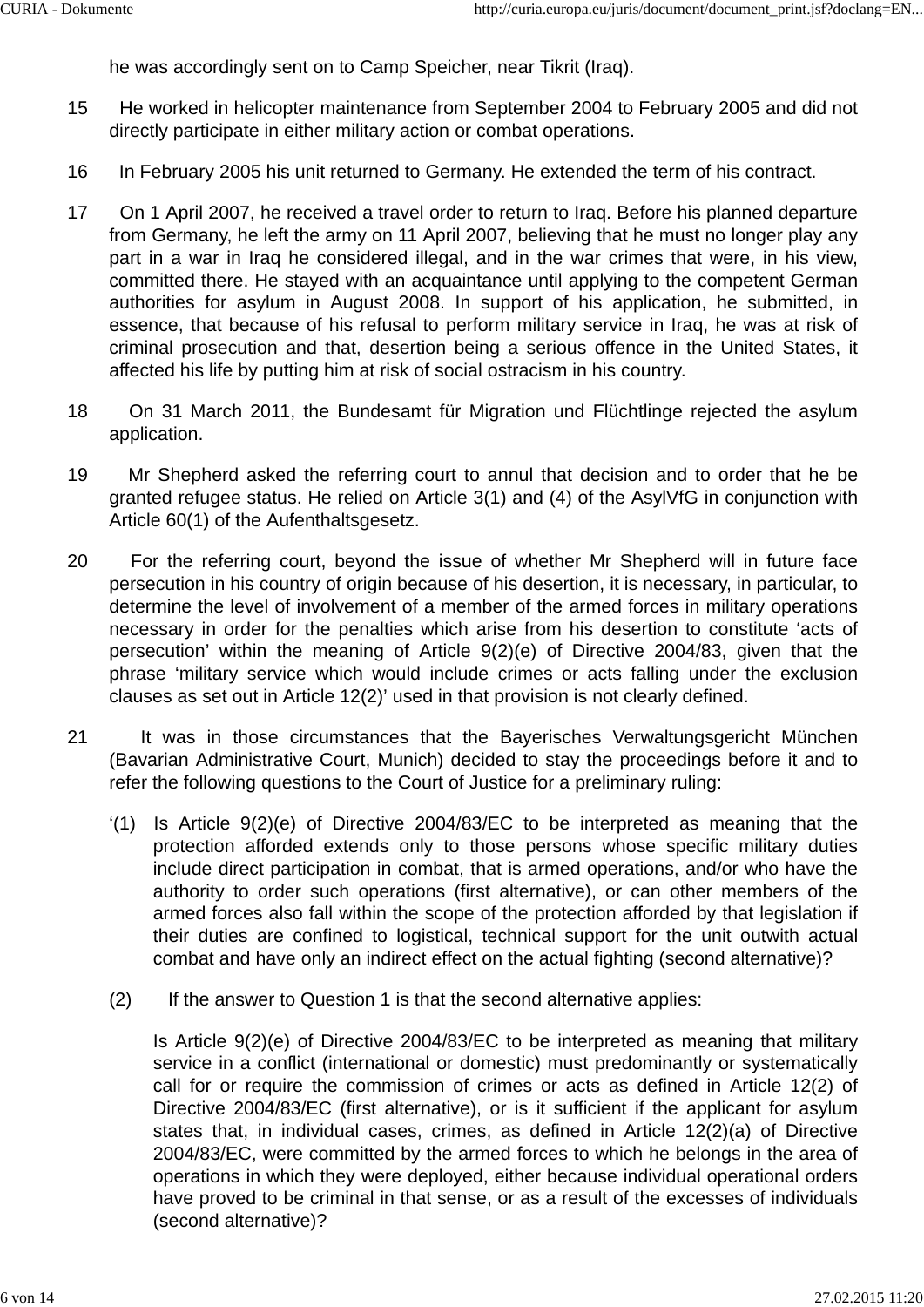(3) If the answer to Question 2 is that the second alternative applies:

Is refugee protection granted only if it is significantly likely, beyond reasonable doubt, that infringements of international humanitarian law can be expected to occur in the future also, or is it sufficient if the applicant for asylum sets out facts which indicate that such crimes are (necessarily or probably) occurring in that particular conflict, and the possibility of his becoming involved in them therefore cannot be ruled out?

(4) Does the intolerance of or prosecution by military service courts of infringements of international humanitarian law preclude refugee protection pursuant to Article 9(2)(e) of Directive 2004/83/EC, or is that aspect immaterial?

Must there even have been a prosecution before the International Criminal Court?

- (5) Does the fact that the deployment of troops and/or the occupation is sanctioned by the international community or is based on a mandate from the United Nations Security Council preclude refugee protection?
- (6) Is it necessary, in order for refugee protection to be granted pursuant to Article 9(2)(e) of Directive 2004/83/EC, that the applicant for asylum could, if he performed his duties, be convicted under the statutes of the International Criminal Court (first alternative), or is refugee protection afforded even before that threshold is reached and the applicant for asylum thus has no criminal prosecution to fear but is nevertheless unable to reconcile the performance of the military service with his conscience (second alternative)?
- (7) If the answer to Question 6 is that the second alternative applies:

Does the fact that the applicant for asylum has not availed himself of the ordinary conscientious objection procedure — even though he would have had the opportunity to do so — preclude refugee protection pursuant to the abovementioned provisions, or is refugee protection also a possibility in the case of a particular decision based on conscience?

(8) Does dishonourable discharge from the army, the imposition of a prison sentence and the social ostracism and disadvantages associated therewith constitute an act of persecution within the meaning of Article 9(2)(b) or (c) of Directive 2004/83/EC?'

## Consideration of the questions referred

### *Preliminary observations*

- 22 It must be noted, first of all, that it is apparent from recitals 3, 16 and 17 in the preamble to Directive 2004/83 that the Geneva Convention constitutes the cornerstone of the international legal regime for the protection of refugees and that the provisions of that directive for determining who qualifies for refugee status and the content thereof were adopted to guide the competent authorities of the Member States in the application of that convention on the basis of common concepts and criteria (judgment in *X and Others*, C‑199/12 to C‑201/12, EU:C:2013:720, paragraph 39 and the case-law cited).
- 23 Directive 2004/83 must, for that reason, be interpreted in the light of its general scheme and purpose, and in a manner consistent with the Geneva Convention and the other relevant treaties referred to in Article 78(1) TFEU. As is apparent from recital 10 in the preamble thereto, the directive must also be interpreted in a manner consistent with the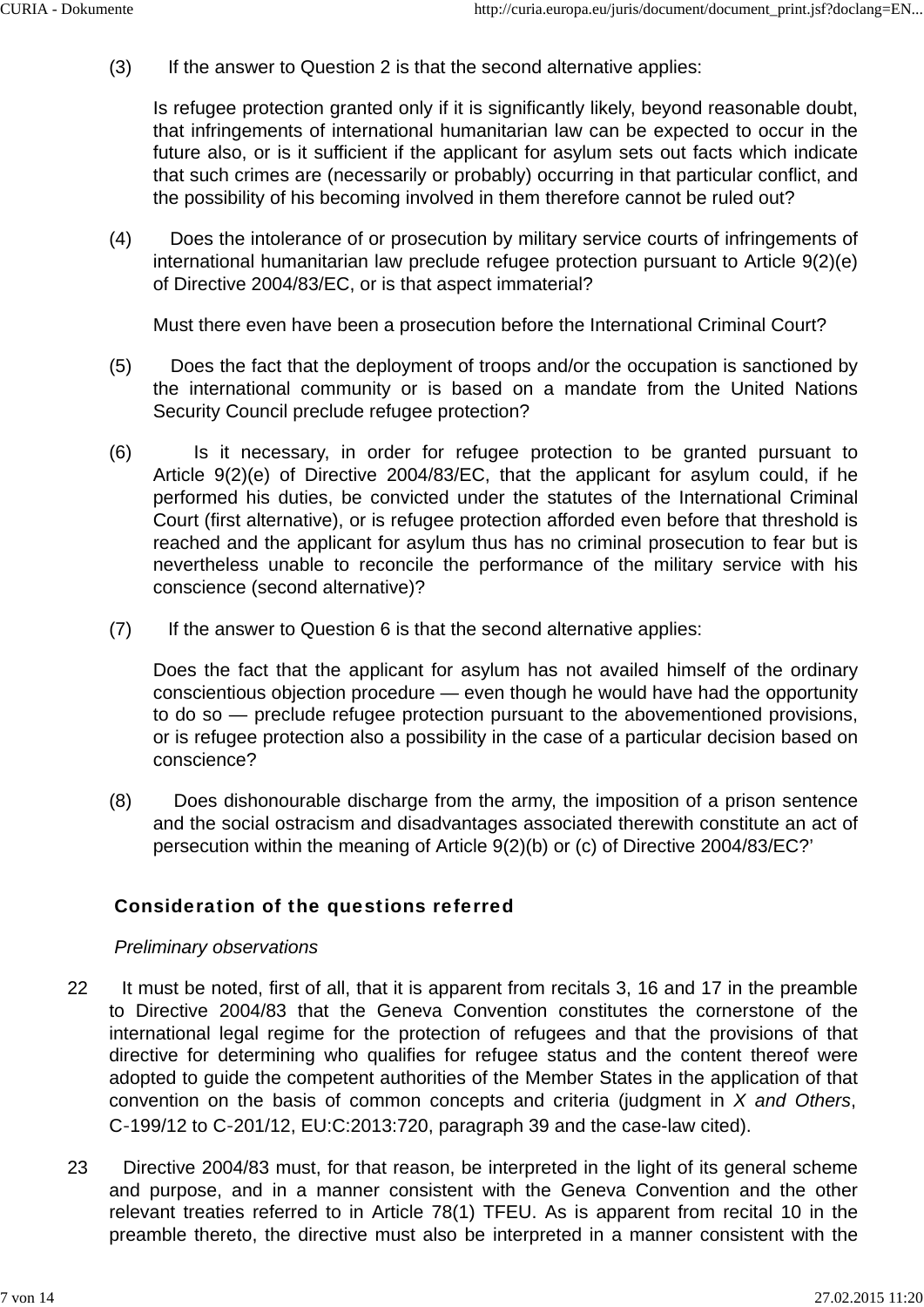rights recognised by the Charter of Fundamental Rights of the European Union (judgment in *X and Others*, EU:C:2013:720, paragraph 40).

- 24 Secondly, it must be noted that, under Article 2(c) of Directive 2004/83, the term 'refugee' refers, in particular, to a third-country national who is outside the country of his nationality 'owing to a well-founded fear of being persecuted' for reasons of race, religion, nationality, political opinion or membership of a particular social group and is unable or, 'owing to such fear', unwilling to avail himself of the 'protection' of that country. The national concerned must therefore, on account of circumstances existing in his country of origin, have a well-founded fear of being personally the subject of persecution for at least one of the five reasons listed in that directive and the Geneva Convention (judgment in *Salahadin Abdulla and Others*, C‑175/08, C‑176/08, C‑178/08 and C‑179/08, EU:C:2010:105, paragraphs 56 and 57).
- 25 Thirdly, it must be emphasised that Article 9 of Directive 2004/83 sets out the factors which support a finding that acts constitute persecution within the meaning of Article 1(A) of the Geneva Convention. In that regard, Article 9(1)(a) of that directive states that the relevant acts must be sufficiently serious by their nature or repetition to constitute a severe violation of basic human rights, in particular the unconditional rights from which there can be no derogation, in accordance with Article 15(2) of the European Convention for the Protection of Human Rights and Fundamental Freedoms. Moreover, Article 9(1)(b) of Directive 2004/83 states that an accumulation of various measures, including violations of human rights, which is sufficiently severe to affect an individual in a manner similar to that referred to in Article 9(1)(a) of that directive, must also be regarded as amounting to persecution. It is clear from those provisions that, for an infringement of fundamental rights to constitute persecution within the meaning of Article 1(A) of the Geneva Convention, it must be sufficiently serious (judgment in *X and Others*, EU:C:2013:720, paragraphs 51 to 53).
- 26 Fourthly, it must be pointed out that, under Article 4(3)(a), (b) and (c) of Directive 2004/83, in the individual assessment of an application for international protection, account must be taken of all the relevant facts as they relate to the country of origin at the time of taking a decision on the application, of the relevant statements and documentation presented by the applicant, and of his individual position and his personal circumstances.
- 27 It is in the light of those considerations that Article 9(2)(e) of Directive 2004/83, to which the national court refers in its first seven questions, and Article 9(2)(b) and (c), referred to in its eighth question, must be interpreted.
- 28 From that point of view, it must also be recalled that, according to Article 9(2) of Directive 2004/83, '[a]cts of persecution as qualified in paragraph 1, can, inter alia, take the form of: ... (b) legal, administrative, police, and/or judicial measures which are in themselves discriminatory or which are implemented in a discriminatory manner; (c) prosecution or punishment, which is disproportionate or discriminatory; ... (e) prosecution or punishment for refusal to perform military service in a conflict, where performing military service would include crimes or acts falling under the exclusion clauses as set out in Article 12(2)'.
- 29 In addition, with respect to Article 12(2) of Directive 2004/83, as the Advocate General pointed out in points 39 to 43 of her Opinion, only the reference to 'war crimes' in Article 12(2)(a) is relevant to the case before the referring court.

### *Questions 1 to 7*

30 By these questions, which may appropriately be examined together, the referring court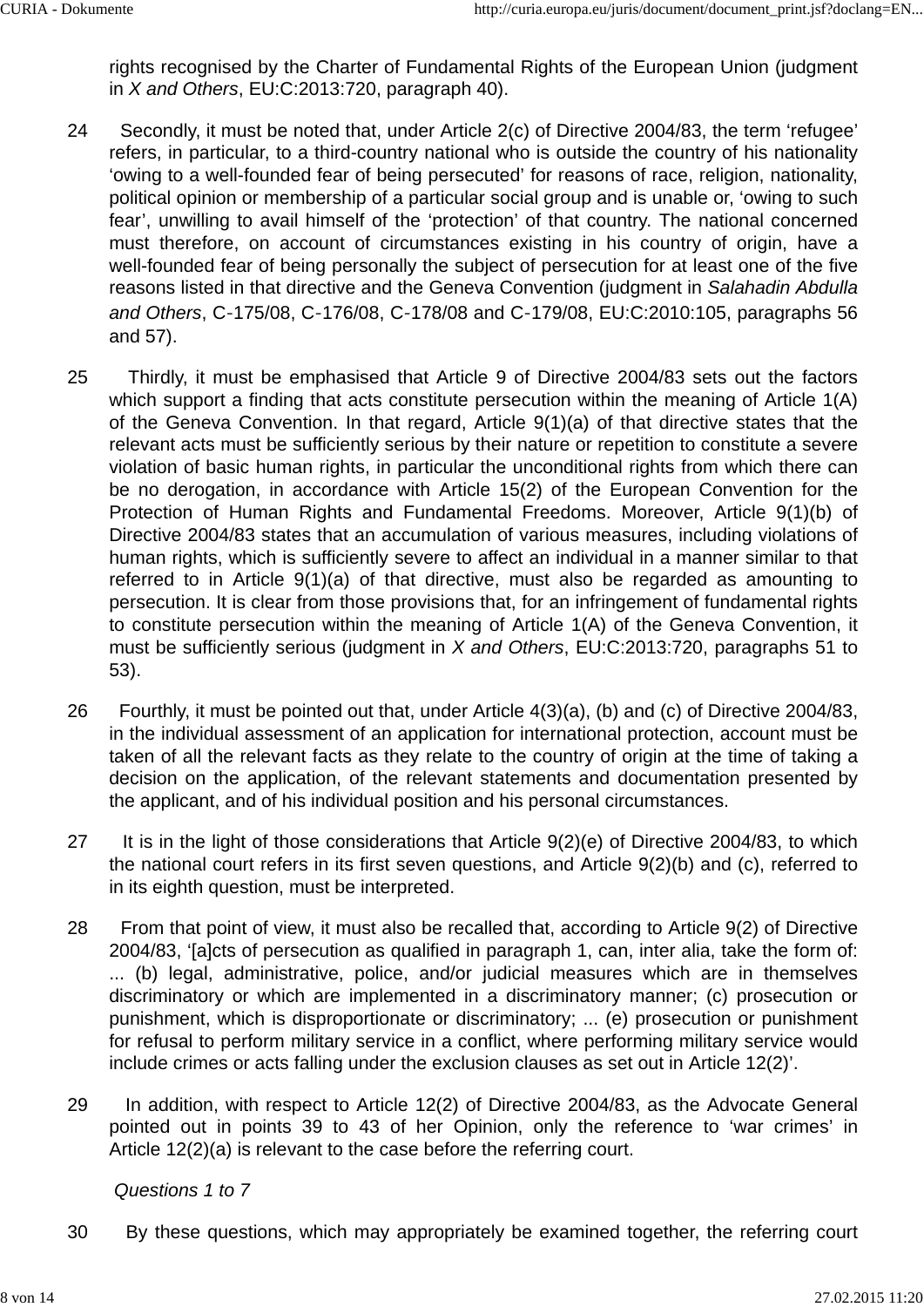asks, in essence, whether Article 9(2)(e) of Directive 2004/83 must be interpreted as meaning that certain circumstances, relating in particular to the nature of the tasks performed by the soldier concerned, the nature of his refusal to perform military service, the nature of the conflict in question and the nature of the crimes which that conflict is alleged to involve, have a decisive influence in the assessment which must be carried out by the national authorities in order to verify whether a situation such as that at issue in the main proceedings falls within the scope of that provision.

- 31 Before assessing the significance of those circumstances, it must first be pointed out that it is undisputed that, in the case in the main proceedings, the national seeking refugee status faces prosecution and punishment in his country of origin for refusing to perform military service in a conflict. Consequently, the present questions, as can, moreover, be seen from the order for reference, do not concern the reasons for the persecution, dealt with in Article 10 of Directive 2004/83, but only the circumstances that are necessary in order for that prosecution and punishment to constitute 'acts of persecution' as referred to in Article 9(2)(e) of that directive.
- 32 Secondly, it must be noted that the objective of Directive 2004/83, as can be seen, inter alia, from recitals 1 to 6 in the preamble thereto, is to identify persons who, forced by circumstances, genuinely and legitimately need international protection in the European Union. The context of that directive is essentially humanitarian (see, to that effect, judgment in *B and D*, C‑57/09 and C‑101/09, EU:C:2010:661, paragraph 93).
- 33 In that context, it must be pointed out that Article 9(2)(e) of Directive 2004/83, in that it refers to the refusal to perform military service in a conflict, where performing military service would include war crimes, is in no way restrictive as regards the persons concerned by such service. It must therefore be acknowledged that the EU legislature, in adopting that provision, did not mean to restrict its scope to certain personnel performing such service on the basis, inter alia, of their rank in the military hierarchy, the circumstances in which they were recruited or even the nature of their tasks. As the Advocate General pointed out in point 32 of her Opinion, that provision covers all military personnel, including, therefore, logistical or support staff.
- 34 However, given that the objective of Directive 2004/83, recalled in paragraph 32 of the present judgment, is to identify persons who, forced by circumstances, genuinely and legitimately need international protection in the European Union, being a member of the military is a necessary but not sufficient condition for being eligible for the protection provided for in Article 9(2)(e) of that directive.
- 35 As regards, in the first place, the conditions for the application of Article 9(2)(e) of Directive 2004/83, it must be pointed out, first, that that provision refers to a conflict situation. It follows that, outwith such a conflict situation, any refusal to perform military service, irrespective of the motive, could not fall within the ambit of that provision. The circumstances whose significance the Court is asked to assess in order to define that ambit must therefore relate directly to a particular conflict.
- 36 Secondly, it can be seen from the very wording of Article 9(2)(e) of Directive 2004/83 that it is the military service itself that would involve war crimes. That provision does not refer solely to the situation in which the applicant would be led to commit such crimes personally.
- 37 It follows that the EU legislature intended the general context in which that service is performed to be taken into account objectively. Accordingly, situations in which the applicant would participate only indirectly in the commission of such crimes, because, inter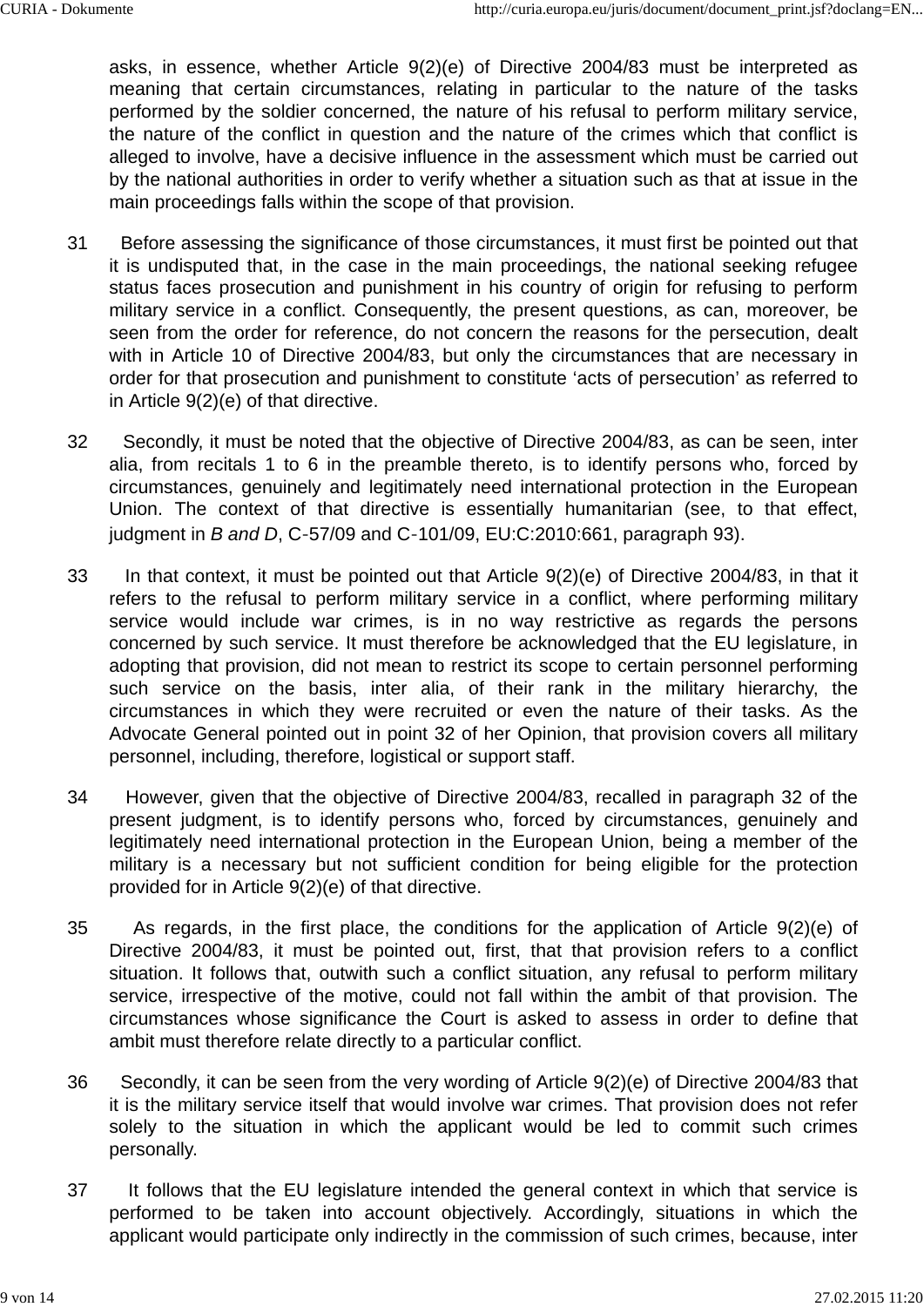alia, he is not a member of the combat troops but rather, for example, serves in a unit providing logistical or technical support, are not, as a matter of principle, excluded. Consequently, the fact that the person concerned, because of the merely indirect nature of that participation, could not be prosecuted under criminal law, in particular before the International Criminal Court, cannot preclude protection arising from Article 9(2)(e) of Directive 2004/83.

- 38 However, although the enjoyment of international protection is not limited to those who could be led to commit acts which constitute war crimes personally, such as combat troops, that protection can be extended only to those other persons whose tasks could, sufficiently directly and reasonably plausibly, lead them to participate in such acts.
- 39 Thirdly, Article 9(2)(e) of Directive 2004/83 is intended to protect the applicant who opposes military service because he does not wish to run the risk of committing, in the future, acts of the nature of those referred to in Article 12(2) of that directive. The person concerned can therefore invoke only the likelihood of such acts being committed. It follows that Article 9(2)(e) of that directive cannot be interpreted as covering exclusively situations in which it is established that the applicant's unit has already committed war crimes. Nor can it be required that the acts of that unit should already have been penalised by the International Criminal Court, even if the latter had jurisdiction do so.
- 40 Fourthly and lastly, while in the assessment of the facts which, under Article 4(3) of Directive 2004/83, it is for the national authorities alone to carry out, acting under the supervision of the courts, in order to determine the situation of the military service concerned, certain events such as, inter alia, the past conduct of the applicant's unit or criminal sentences passed on members of that unit may constitute indicia that it is probable the unit will commit further war crimes, such events cannot by themselves automatically establish, at the time of the applicant for refugee status's refusal to serve, that it is likely that such crimes will be committed. Against that background, the assessment which the national authorities must carry out can be based only on a body of evidence which alone is capable of establishing, in view of the circumstances in question, that the situation of that military service makes it credible that such acts will be committed.
- 41 As regards, in the second place, the importance to be attached to the possibility that the State concerned prosecutes war crimes or that the armed intervention was engaged upon on the basis of a mandate of the United Nations Security Council or yet on the basis of a consensus on the part of the international community, it must be noted, first, that an armed intervention engaged upon on the basis of a resolution adopted by that Security Council offers, in principle, every guarantee that no war crimes will be committed and that the same applies, in principle, to an operation which gives rise to an international consensus. Accordingly, although the possibility can never be excluded that acts contrary to the very principles of the Charter of the United Nations will be committed in war operations, the fact that the armed intervention takes place in such a context must be taken into account.
- 42 It must be pointed out, secondly, that, in accordance with Article 4(3)(a) of Directive 2004/83, importance must also be attached to the possibility that the State or States which conduct the operations prosecute war crimes. The existence, in the legal system of those States, of legislation penalising war crimes and of courts which ensure the effective punishment of those who commit such crimes is liable to render implausible the hypothesis that a soldier of one of those States could be led to commit such crimes and, accordingly, may in no case be disregarded.
- 43 It follows that, in those circumstances, it is for the person seeking refugee status under Article 9(2)(e) of Directive 2004/83 to establish with sufficient plausibility that his unit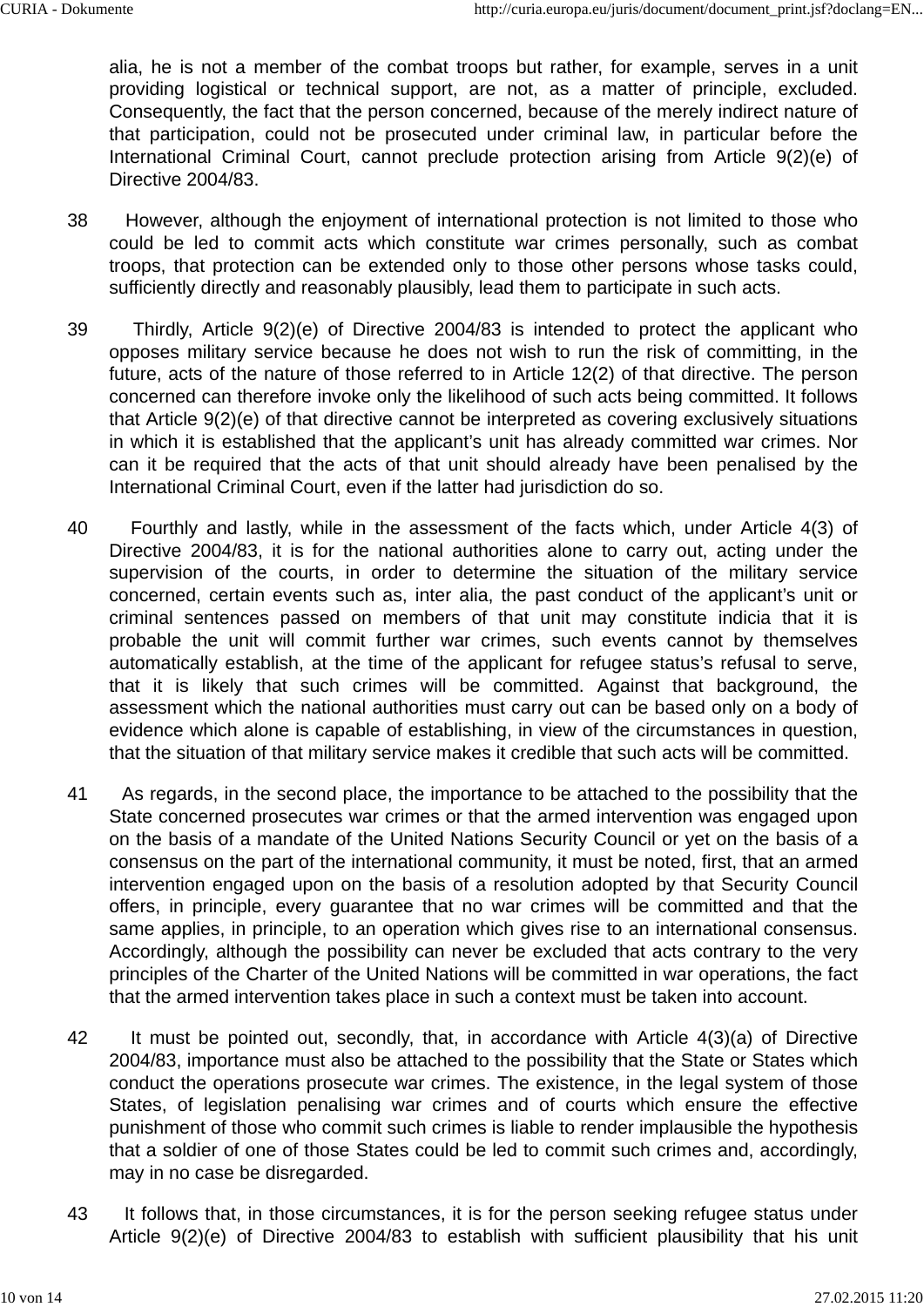carries out operations assigned to it, or has carried them out in the past, in such conditions that it is highly likely that acts such as those referred to in that provision will be committed.

- 44 Thirdly, since the acts of persecution invoked by the applicant for refugee status must, in accordance with those provisions of Directive 2004/83, arise from his refusal to perform military service, that refusal must constitute the only means by which that applicant could avoid participating in the alleged war crimes. In that respect, the assessment that has to be carried out by the national authorities must take into account, in accordance with Article 4(3)(c) of Directive 2004/83, the fact, inter alia, that, in the present case, the applicant not only enlisted voluntarily in the armed forces at a time when they were already involved in the conflict in Iraq but also, after carrying out one tour of duty in that country, re-enlisted in those forces.
- 45 It follows that the fact, invoked by the referring court in its seventh question, that the applicant for refugee status did not avail himself of a procedure for obtaining conscientious objector status excludes any protection under Article 9(2)(e) of Directive 2004/83, unless that applicant proves that no procedure of that nature would have been available to him in his specific situation.
- 46 Having regard to all of the foregoing, the answer to the first to seventh questions is that Article 9(2)(e) of Directive 2004/83 must be interpreted as meaning that:
	- it covers all military personnel, including logistical or support personnel;
	- it concerns the situation in which the military service performed would itself include, in a particular conflict, the commission of war crimes, including situations in which the applicant for refugee status would participate only indirectly in the commission of such crimes if it is reasonably likely that, by the performance of his tasks, he would provide indispensable support to the preparation or execution of those crimes;
	- it does not exclusively concern situations in which it is established that war crimes have already been committed or are such as to fall within the scope of the International Criminal Court's jurisdiction, but also those in which the applicant for refugee status can establish that it is highly likely that such crimes will be committed;
	- the factual assessment which it is for the national authorities alone to carry out, under the supervision of the courts, in order to determine the situation of the military service concerned, must be based on a body of evidence capable of establishing, in view of all the circumstances of the case, particularly those concerning the relevant facts as they relate to the country of origin at the time of taking a decision on the application and to the individual position and personal circumstances of the applicant, that the situation in question makes it credible that the alleged war crimes would be committed;
	- the possibility that military intervention was engaged upon pursuant to a mandate of the United Nations Security Council or on the basis of a consensus on the part of the international community or that the State or States conducting the operations prosecute war crimes are circumstances which have to be taken into account in the assessment that must be carried out by the national authorities; and
	- the refusal to perform military service must constitute the only means by which the applicant for refugee status could avoid participating in the alleged war crimes, and, consequently, if he did not avail himself of a procedure for obtaining conscientious objector status, any protection under Article 9(2)(e) of Directive 2004/83 is excluded,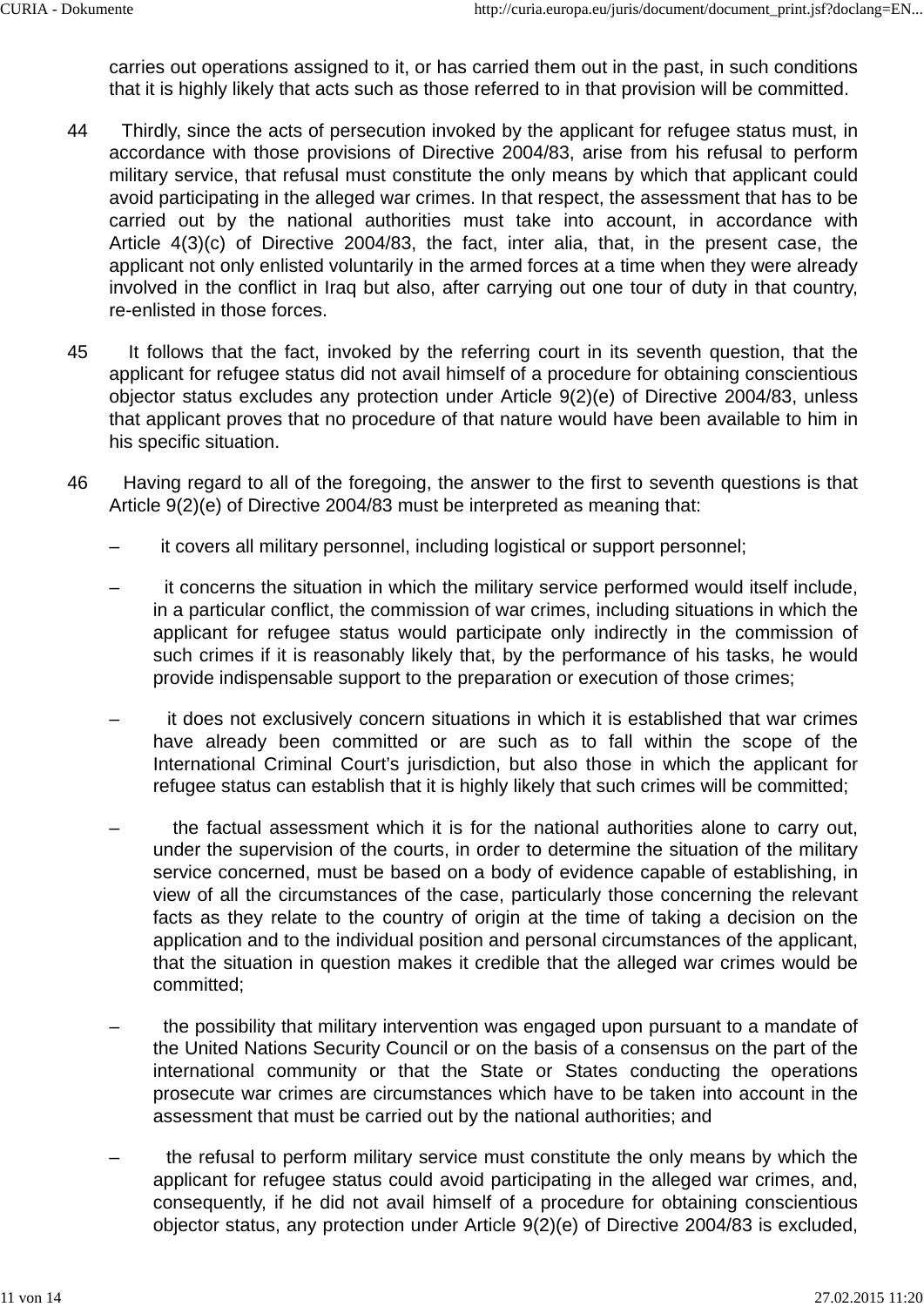unless that applicant proves that no procedure of that nature would have been available to him in his specific situation.

#### *Question 8*

- 47 By its eighth question, the referring court asks, in essence, whether Article 9(2)(b) and (c) of Directive 2004/83 must be interpreted as meaning that the measures incurred by a solider as a result of his refusal to perform military service, such as the imposition of a prison sentence, dishonourable discharge from the army, and the ostracism and disadvantages associated therewith constitute acts of persecution for the purpose of those provisions.
- 48 In the light of the considerations set out in support of its previous questions, the referring court must be regarded as linking the present question only to the hypothesis that the national authorities responsible for examining the application for refugee status of the applicant in the main proceedings consider that it is not established that the military service he refuses to perform would include the commission of war crimes.
- 49 It is necessary, in those circumstances, to point out, first of all, that the provisions of Article 9(2)(b) and (c) of Directive 2004/83 refer to measures taken by the public authorities whose discriminatory or disproportionate nature must, according to the first paragraph of that article, be sufficiently serious, as recalled in paragraph 25 of the present judgment, in order to be considered an infringement of fundamental rights constituting persecution within the meaning of Article 1(A) of the Geneva Convention.
- 50 As the Advocate General pointed out, in point 80 of her Opinion, in assessing whether the prosecution and penalties that might be incurred by the applicant in the main proceedings in his country of origin, because of his refusal to perform military service, are disproportionate, it is necessary to consider whether such acts go beyond what is necessary for the State concerned in order to exercise its legitimate right to maintain an armed force.
- 51 Even though the assessment of what is necessary in that respect entails taking into account various factors, of, in particular, a political and strategic nature, on which the legitimacy of that right and the conditions for its exercise are based, nothing in the file before the Court suggests that such a right should, in the context of the case before the referring court, be called into question, that its exercise does not justify the imposition of criminal penalties on soldiers who intend to evade their service, or that they should not, in that case, be discharged from the army.
- 52 Although it can be seen from the information provided by the referring court that the applicant in the main proceedings runs the risk of a custodial sentence for desertion of 100 days to 15 months, or even of five years, nothing in the file submitted to the Court suggests that such measures clearly go beyond which is necessary for the State concerned to exercise its legitimate right to maintain an armed force.
- 53 It is, however, for the national authorities to carry out, in that respect, an examination of all the relevant facts concerning the country of origin of the applicant for refugee status, including, as laid down in Article 4(3)(a) of Directive 2004/83, the laws and regulations of that country and the manner in which they are applied.
- 54 Next, assessment of the discriminatory nature of the acts in question would entail ascertaining whether, regard being had to the objectives of legislation arising from the legitimate exercise of the right to maintain an armed force, the situation of soldiers refusing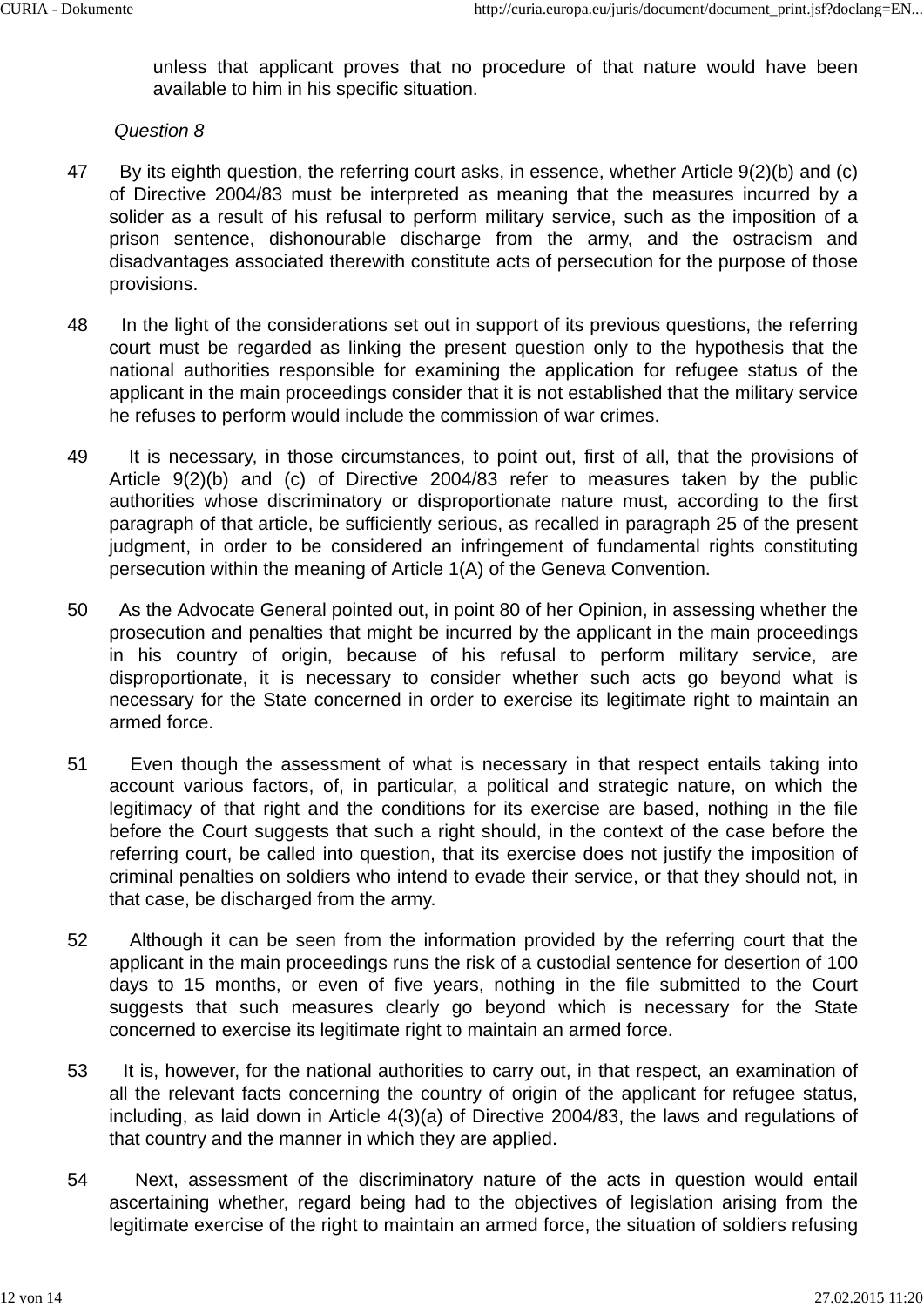to perform military service may be compared to that of other persons, in order to assess whether the penalties imposed on the former are of a clearly discriminatory nature. Nothing in the file before the Court suggests that such a comparable situation exists in the present case. It is in any event for the national authorities to ascertain whether that is indeed the case.

- 55 Lastly, 'the social ostracism and disadvantages associated therewith' invoked in the referring court's question seem only to be the consequences of the measures, prosecution or punishment referred to in Article 9(2)(b) and (c) of Directive 2004/83 and cannot, therefore, be regarded as acts of persecution for the purpose of those provisions.
- 56 Having regards to the foregoing, the answer to the eighth question is that Article 9(2)(b) and (c) of Directive 2004/83 must be interpreted as meaning that, in circumstances such as those in the main proceedings, it does not appear that the measures incurred by a soldier because of his refusal to perform military service, such as the imposition of a prison sentence or discharge from the army, may be considered, having regard to the legitimate exercise, by that State, of its right to maintain an armed force, so disproportionate or discriminatory as to amount to acts of persecution for the purpose of those provisions. It is, however, for the national authorities to ascertain whether that is indeed the case.

### Costs

57 Since these proceedings are, for the parties to the main proceedings, a step in the action pending before the national court, the decision on costs is a matter for that court. Costs incurred in submitting observations to the Court, other than the costs of those parties, are not recoverable.

On those grounds, the Court (Second Chamber) hereby rules:

- **1.** Article 9(2)(e) of Council Directive 2004/83/EC of 29 April 2004 on minimum standards for the qualification and status of third country nationals or stateless persons as refugees or as persons who otherwise need international protection and the content of the protection granted must be interpreted as meaning that:
	- it covers all military personnel, including logistical or support personnel;
	- it concerns the situation in which the military service performed would itself include, in a particular conflict, the commission of war crimes, including situations in which the applicant for refugee status would participate only indirectly in the commission of such crimes if it is reasonably likely that, by the performance of his tasks, he would provide indispensable support to the preparation or execution of those crimes;
	- it does not exclusively concern situations in which it is established that war crimes have already been committed or are such as to fall within the scope of the International Criminal Court's jurisdiction, but also those in which the applicant for refugee status can establish that it is highly likely that such crimes will be committed;